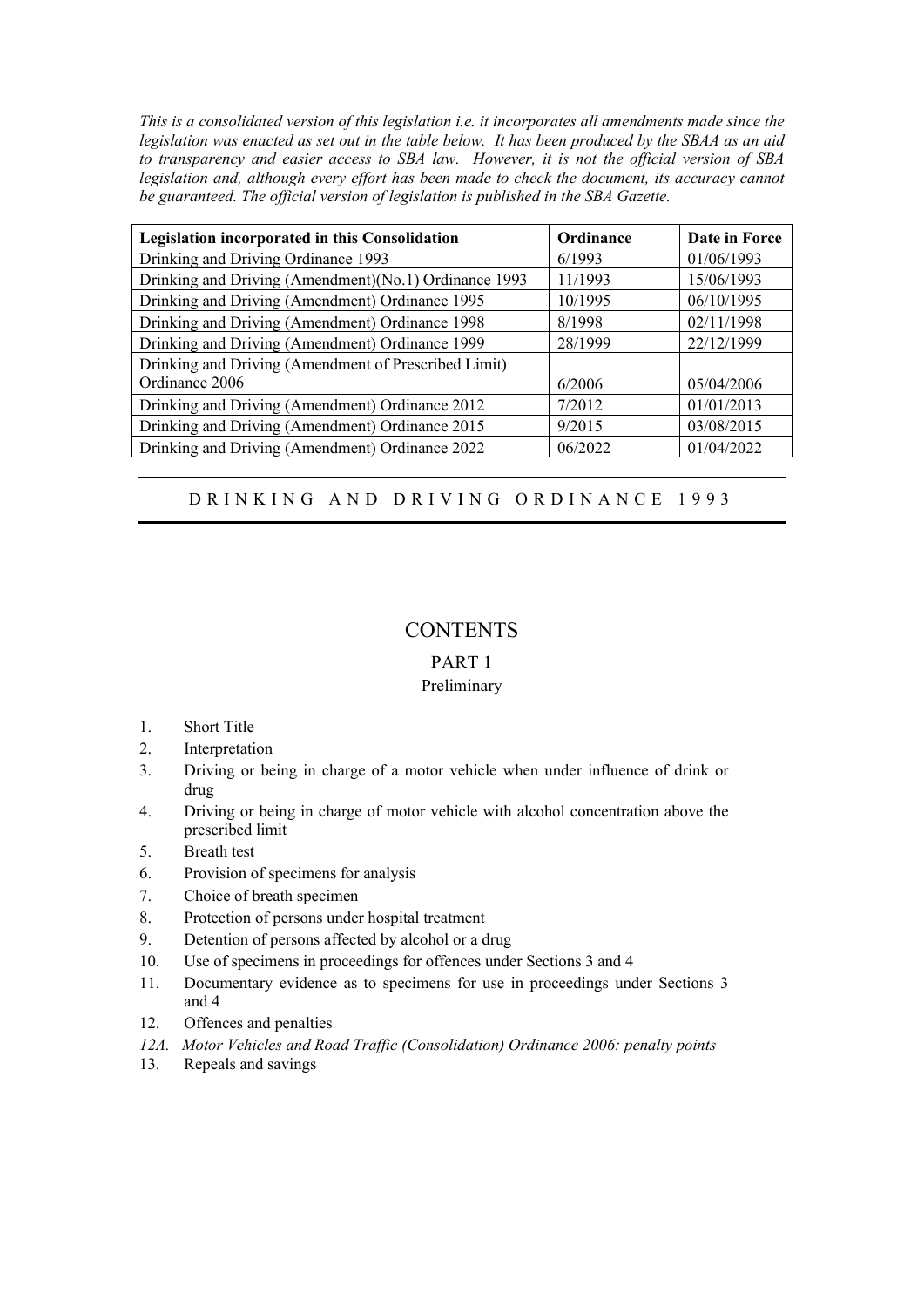BE it enacted by the Administrator of the Sovereign Base Areas of Akrotiri and Dhekelia as follows:—

# PART 1

## **Preliminary**

## **Short Title**

**1.** This Ordinance may be cited as the Drinking and Driving Ordinance, 1993.

#### **Interpretation**

**2.** In this Ordinance unless the context otherwise requires:—

"authorised analyst" means any person authorised by the Administrator to make analyses for the purposes of this Section or any person holding an appointment as an analyst by whatever name called in the Public Service of the Government of, or of any Public Authority in, the United Kingdom or the Republic of Cyprus, who is recognised by the Administrator as an authorised analyst for the purposes of this Section;

"breath test" means a preliminary test for the purpose of obtaining, by means of a device of a type approved by the Administrator, an indication whether the proportion of alcohol in the breath of a person is likely to exceed the prescribed limit;

#### "drug" includes any intoxicant other than alcohol;

*"drug" means a controlled drug within the meaning of the Narcotic Drugs and Psychotropic Substances (Consolidation) Ordinance 2006(a);* (**b**)

"fail" for the purposes of this Ordinance includes refuse;

"hospital" means any institution whether civil or military which provides medical or surgical treatment;

"laboratory test" means the analysis of a specimen provided for that purpose;

"medical practitioner" means a practitioner as defined in the Medical Practitioners Ordinance(**c**);

"member of the provost staff" means a provost officer or any person legally exercising authority under or on behalf of a provost officer;

"motor vehicle" means a motor vehicle as defined in the Motor Vehicles and Road Traffic Ordinance; (**d**)

*"motor vehicle" means any vehicle for which a licence to drive is required under the provisions of the Motor Vehicles and Road Traffic Regulations 1985.* 

"police officer" means any member of the Sovereign Base Areas Police and in relation to persons subject to Service discipline, any member of the provost staff;

"police station" means any police station manned by the Sovereign Base Areas Police and in relation to persons subject to Service discipline any military or air-force unit or establishment;

(**c**) Ordinance 10/1964

<sup>(</sup>**a**) Ordinance 16/2006, as amended by Ordinances 22/2010 and 02/2011 and P.I. 7/2017.

<sup>(</sup>**b**) Definition repealed and replaced by Ordinance 06/2022 – came into force on 01 April 2022

<sup>(</sup>**d**) Definition repealed and replaced by Ordinance 28/1999 – came into force on 22 December 1999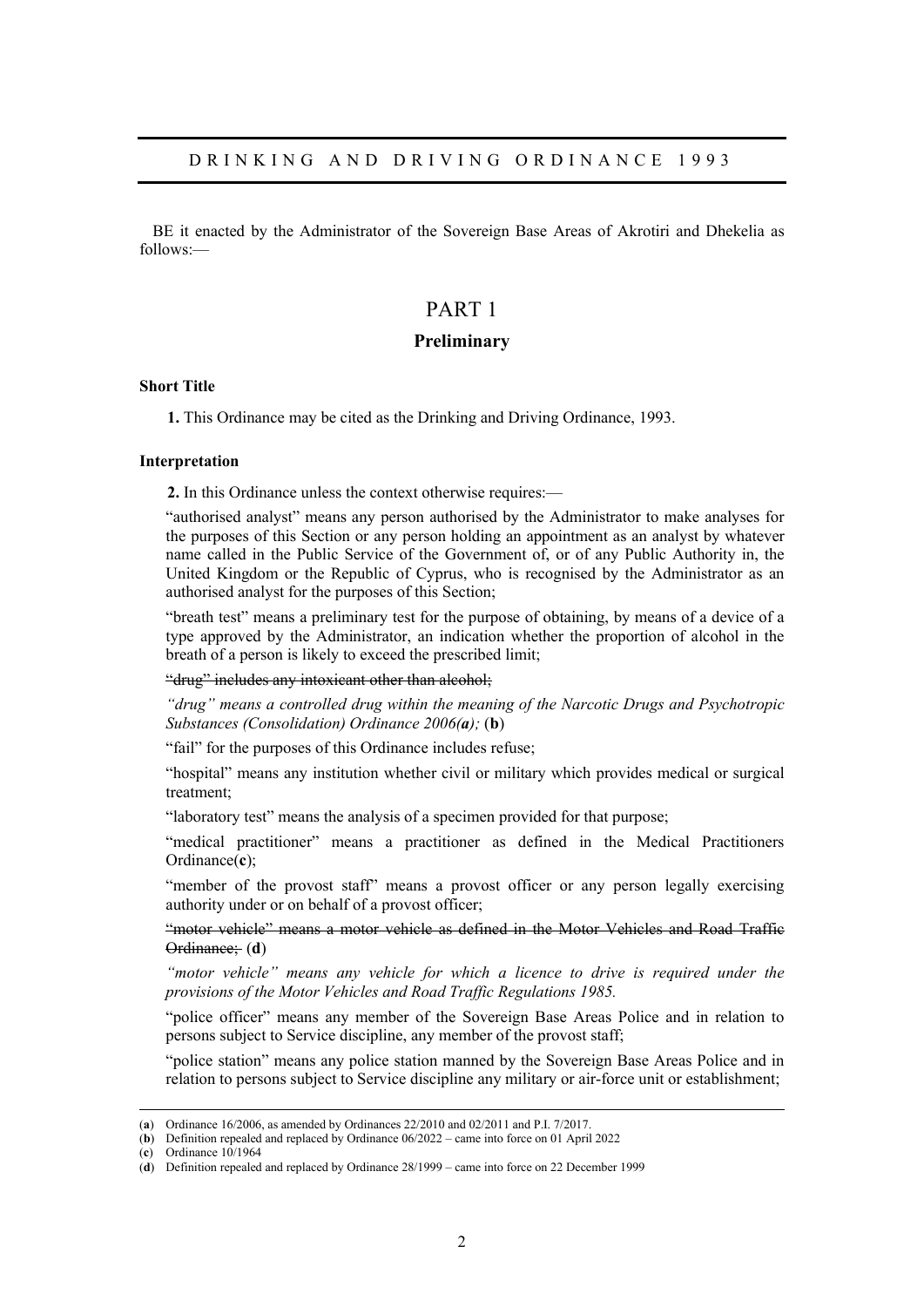"person subject to Service discipline" means a person subject to the Naval Discipline Act 1957 or the Army Act 1995 or the Air Force Act 1955 and includes any person specified in the Fifth Schedule of either of the last two aforementioned Acts or any Regulations made thereunder;

"prescribed limit" means as the case may require:

(a) 39 microgrammes of alcohol in 100 millilitres of breath;

(b) 90 milligrammes of alcohol in 100 millilitres of blood; or

(c) 120 milligrammes of alcohol in 100 millilitres of urine; (**a**)

*"prescribed limit" means as the case may require—* 

*(a) 22 microgrammes of alcohol in 100 millilitres of breath;* 

*(b) 50 milligrammes of alcohol in 100 millilitres of blood; or* 

*(c) 67 milligrammes of alcohol in 100 millilitres of urine;* (**b**)

*"prescribed limit" has the meaning given in section 2A;* 

"provost officer" means a person who is a provost officer within the meaning of the said Act of 1957 or either of the said Acts of 1955;

"road" means a road as defined in the Motor Vehicles and Road Traffic Ordinance;

*"saliva test" means a preliminary test for the purpose of obtaining, by means of a device of a type approved by the Administrator, an indication whether a person is unfit to drive through drugs;* (**c**)

"specimen of breath" means a quantity of breath which is:-

- (a) sufficient to enable the test or analysis to be carried out; and
- (b) provided in such a way as to enable the objective of the test or analysis to be satisfactorily achieved;

*"specimen of saliva" means a quantity of saliva that is—* 

- *(a) sufficient to enable the test or analysis to be carried out; and*
- (b) *provided in such a way as to enable the objective of the test or analysis to be satisfactorily achieved;* (**d**)

"statement" means the indication of the quantity or proportion of alcohol in a specimen of breath automatically produced by the device and printed on paper or other material;

*"vehicle" means a motor vehicle, pedal cycle and any other means of human transport intended or adapted for use on a road*. (**e**)

#### *Prescribed limit* (**f**)

*2A.—(1) Subject to subsection (2), the prescribed limit is—* 

- *(a) 22 micrograms of alcohol in 100 millilitres of breath;*
- *(b) 50 milligrams of alcohol in 100 millilitres of blood; or*
- *(c) 67 milligrams of alcohol in 100 millilitres of urine.*

*(2) Where subsection (3) applies, the prescribed limit is—* 

- *(a) 9 micrograms of alcohol in 100 millilitres of breath;*
- *(b) 20 milligrams of alcohol in 100 millilitres of blood; or*
- *(c) 27 milligrams of alcohol in 100 millilitres of urine.*

<sup>(</sup>**a**) Definition repealed and replaced by Ordinance 6/2006 – came into force on 05 April 2006

<sup>(</sup>**b**) Definition repealed and replaced by Ordinance 9/2015 – came into force on 03 August 2015

<sup>(</sup>**c**) Definition inserted by Ordinance 06/2022 – came into force on 01 April 2022

<sup>(</sup>**d**) Definition inserted by Ordinance 06/2022 – came into force on 01 April 2022 (**e**) Definition inserted by Ordinance 28/1999 – came into force on 22 December 1999

<sup>(</sup>**f**) Section 2A inserted by Ordinance 9/2015 – came into force on 03 August 2015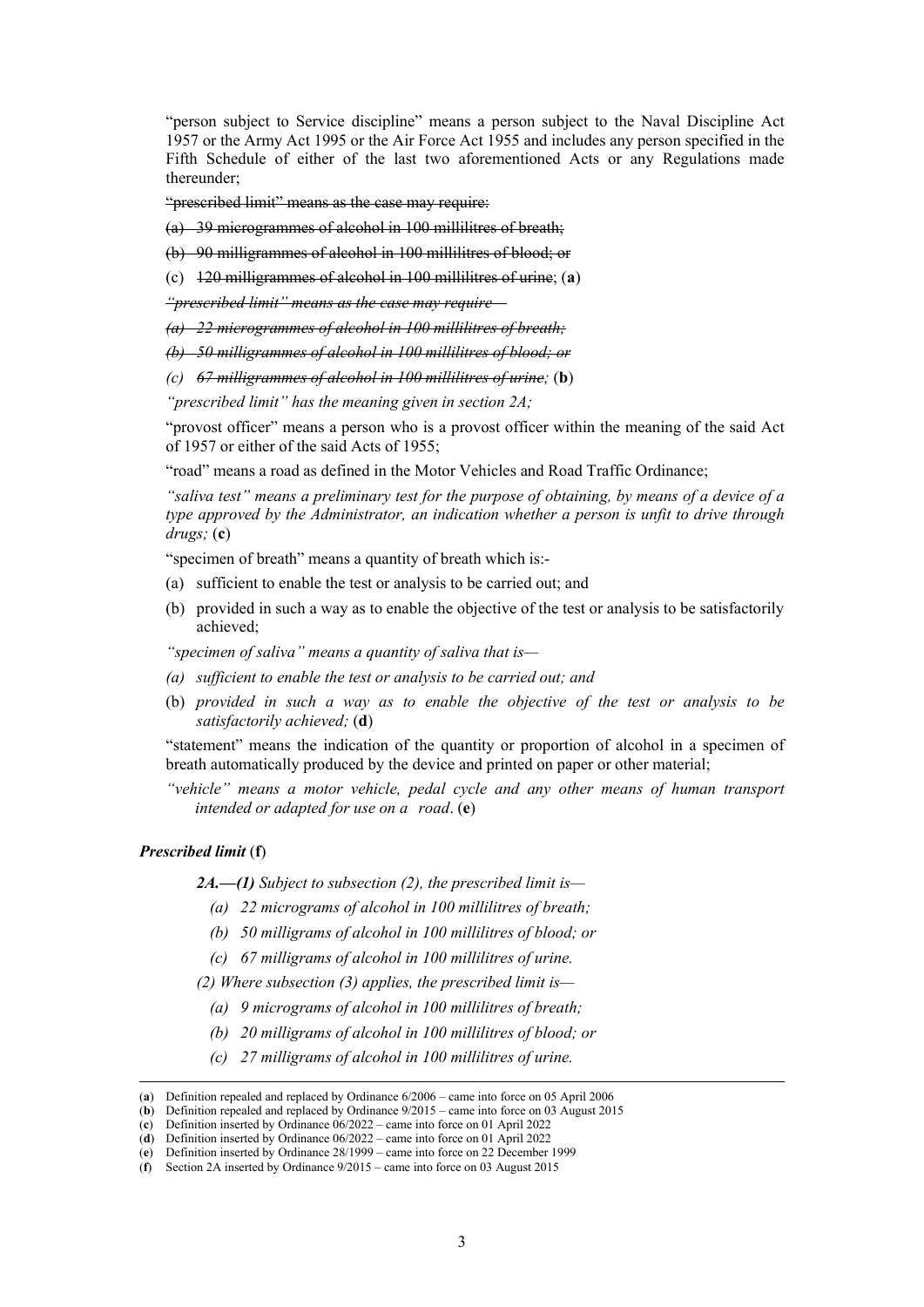- *(3) This subsection applies where—* 
	- *(a) a person—* 
		- *(i) holds a driving licence within the meaning of the Motor Vehicles and Road Traffic (Driver Licensing) Regulations 2009(a);*
		- *(ii) the licence is the first full driving licence held by that person in any jurisdiction; and*
		- *(iii) the person has held the licence for less than 3 years;*
	- *(b) a person is a learner driver within the meaning of the Motor Vehicles and Road Traffic (Driver Licensing) Regulations 2009; or*
	- *(c) a person is driving, attempting to drive or is in charge of—* 
		- *(i) a motor vehicle falling within category L1e to L7e of Schedule 1 to the Motor Vehicles and Road Traffic Regulations 2013(b);*
		- *(ii) a motor vehicle falling within category M2, M3, N2 or N3 of Schedule 1 to the Motor Vehicles and Road Traffic Regulations 2013;*
		- *(iii) a taxi within the meaning of regulation 2(1) of the Motor Vehicles and Road Traffic Regulations 2013 whilst that person is on duty as a taxi driver; or*
		- *(iv) a vehicle carrying dangerous goods within the meaning of section 2 of the Road Traffic (Dangerous Goods) Ordinance 2009(c).*

#### **Driving or being in charge of a motor vehicle when under influence of drink or drug**

**3.**—(1) A person who, when driving or attempting to drive a motor (d) vehicle on a road or other public place, is unfit to drive through drink or drugs is guilty of an offence.

(2) Without prejudice to subsection (1) above, a person who, when in charge of a motor vehicle is on a road or other public place, is unfit to drive through drink or drugs is guilty of an offence.

(3) For the purposes of subsection (2) above, a person shall be deemed not to have been in charge of a motor vehicle if he proves that at the material time the circumstances were such that there was no likelihood of his driving it, so long as he remained unfit to drive through drink or drugs.

(4) The Court may, in determining whether there are such likelihood as is mentioned in subsection (3) above, disregard any injury to him and any damage to the vehicle.

(5) For the purposes of this Section, a person shall be taken to be unfit to drive if his ability to drive properly is for the time being impaired.

(6) A police officer may arrest a person without warrant if he has reasonable cause to suspect that, that person is or has been committing an offence under this Section.

## **Driving or being in charge of motor vehicle with alcohol concentration above the prescribed limit**

**4.**—(1) If a person:-

- (a) drives or attempts to drive a motor vehicle on a road or other public place, or
- (b) is in charge of a motor vehicle on a road or other public place, after consuming so much alcohol that the proportion of it in his breath, blood or urine exceeds the prescribed limit, he is guilty of an offence.

<sup>(</sup>**a**) P.I. 35/2009 as amended by P.I.s 22/2010 and 2/2013

<sup>(</sup>**b**) P.I. 22/2013 as amended by P.I.s 35/2013, 43/2013 and 7/2015

<sup>(</sup>**c**) Ordinance 27/2009. The definition of "dangerous goods" in that Ordinance is defined by reference to the Republic's Road Transport of Dangerous Goods Law 2004

<sup>(</sup>**d**) Delete the word motor wherever it appears in sections 3,4,5,9 and 10 by Ordinance 28/1999 – came into force on 22 December 1999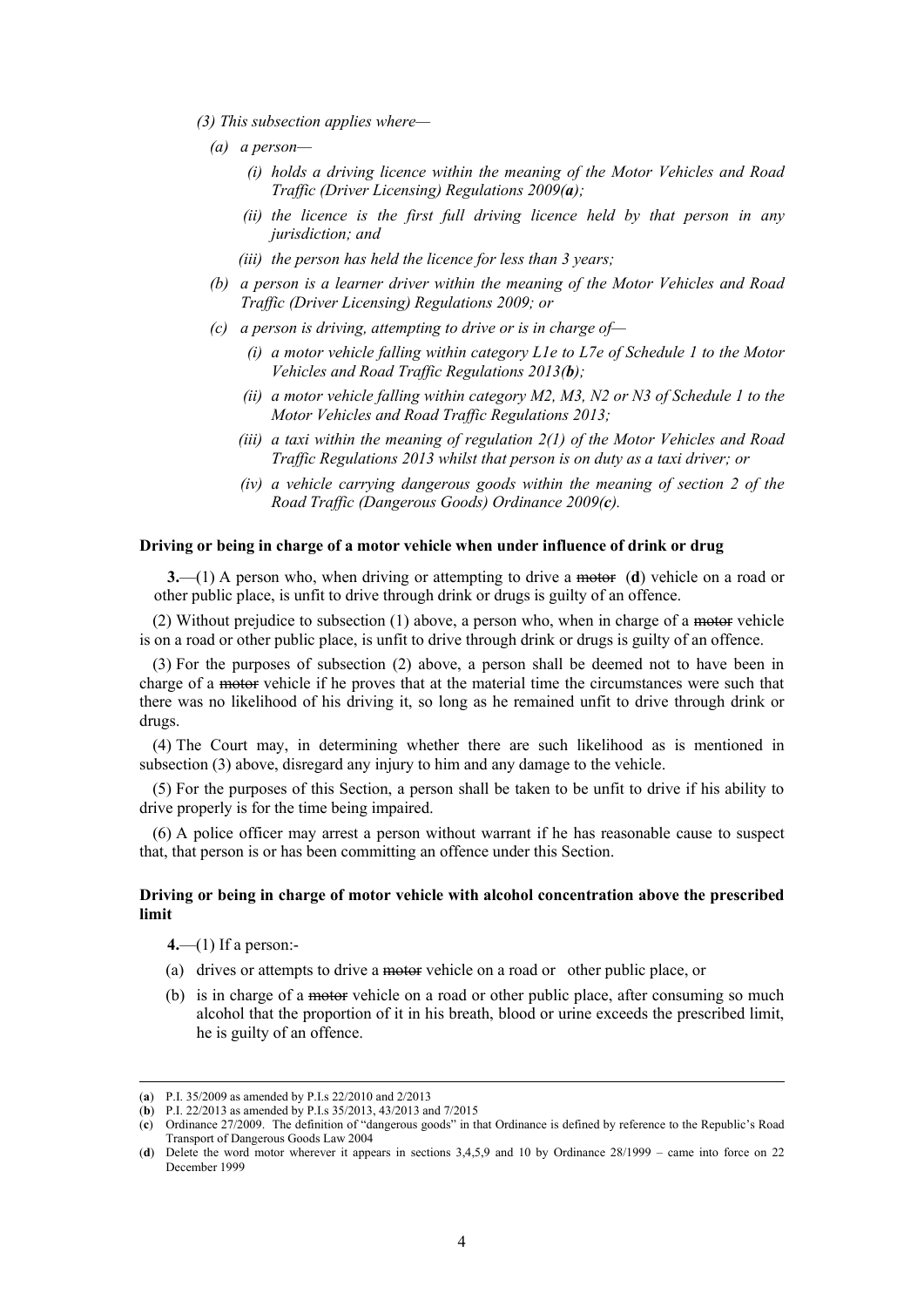(2) It is a defence for a person charged with an offence under subsection (1) (b) above to prove that at the time he is alleged to have committed the offence, the circumstances were such that there was no likelihood of his driving the vehicle whilst the proportion of alcohol in his breath, blood or urine remained likely to exceed the prescribed limit.

(3) The Court may, in determining whether there was such likelihood as is mentioned in subsection (2) above, disregard any injury to him and any damage to the vehicle.

## **Breath test**

**5.**—(1) Where a police officer has reasonable cause to suspect:-

- (a) that a person driving or attempting to drive or in charge of a motor vehicle on a road or other public place has alcohol in his body *has alcohol or drugs in their body* (**a**) or has committed a traffic offence whilst the vehicle was in motion; or
- (b) that a person has been driving or attempting to drive or been in charge of a motor vehicle on a road or other public place with alcohol in his body *with alcohol or drugs in their body* (**b**) and that person still has alcohol in his body *has alcohol or drugs in their body*;(**c**) or
- (c) that a person has been driving or attempting to drive or been in charge of a motor vehicle on a road or other public place and has committed a traffic offence whilst the vehicle was in motion,

he may, subject to Section 7 *8* (**d**) of this Ordinance, require him, to provide *if the suspicion relates to having alcohol in their body or having committed a road traffic offence, to provide (e) a* specimen of breath for a breath test *or, if the suspicion relates to having drugs in their body or having committed a road traffic offence, to provide a specimen of saliva for a saliva test.* (**f**)

(2) If an accident occurs owing to the presence of a motor vehicle on a road or other public place, a police officer may, subject to Section 8 of this Ordinance require any person whom he has reasonable cause to believe was driving or attempting to drive the motor-vehicle at the time of the accident to provide a specimen of breath for a breath test *or a specimen of saliva for a saliva test*. (**g**)

(3) A person may be required, under subsections (1) or (2) above, to provide a specimen *of breath for a breath test* (**h**) either at or near the place where the requirement is made or, if the requirement is made under subsection (2) above and the police officer making the requirement thinks fit, at a Police Station specified by him.

*(3A) A person may be required, under subsections (1) and (2) above, to provide a specimen of saliva for a saliva test either at or near the place where the requirement is made or, if the police officer making the requirement thinks fit, at a police station specified by the officer.* (**i**)

(4) A person who, without reasonable excuse, fails to provide a specimen of breath *or saliva* (**j**) when required to do so under the provisions of this Section, is guilty of an offence.

(5) A police officer may arrest a person without warrant if —

(a) as a result of a breath test he *the police officer* (**k**) has reasonable cause to suspect that the proportion of alcohol in that person's breath or blood exceeds the prescribed limit;  $\theta$ 

<sup>(</sup>**a**) Text deleted and new text inserted by Ordinance 06/2022 – came into force on 01 April 2022

<sup>(</sup>**b**) Text deleted and new text inserted by Ordinance 06/2022 – came into force on 01 April 2022

<sup>(</sup>**c**) Text deleted and new text inserted by Ordinance 06/2022 – came into force on 01 April 2022

<sup>(</sup>**d**) Reference to section amended by Ordinance 11/1993 – came into force on 15 June 1993 (**e**) Text deleted and new text inserted by Ordinance 06/2022 – came into force on 01 April 2022

<sup>(</sup>**f**) Text inserted by Ordinance 06/2022 – came into force on 01 April 2022

<sup>(</sup>**g**) Text inserted by Ordinance 06/2022 – came into force on 01 April 2022

<sup>(</sup>**h**) Text inserted by Ordinance 06/2022 – came into force on 01 April 2022

<sup>(</sup>**i**) Section (3A) inserted by Ordinance 06/2022 – came into force on 01 April 2022

<sup>(</sup>**j**) Text inserted by Ordinance 06/2022 – came into force on 01 April 2022

<sup>(</sup>**k**) Text deleted and new text inserted by Ordinance 06/2022 – came into force on 01 April 2022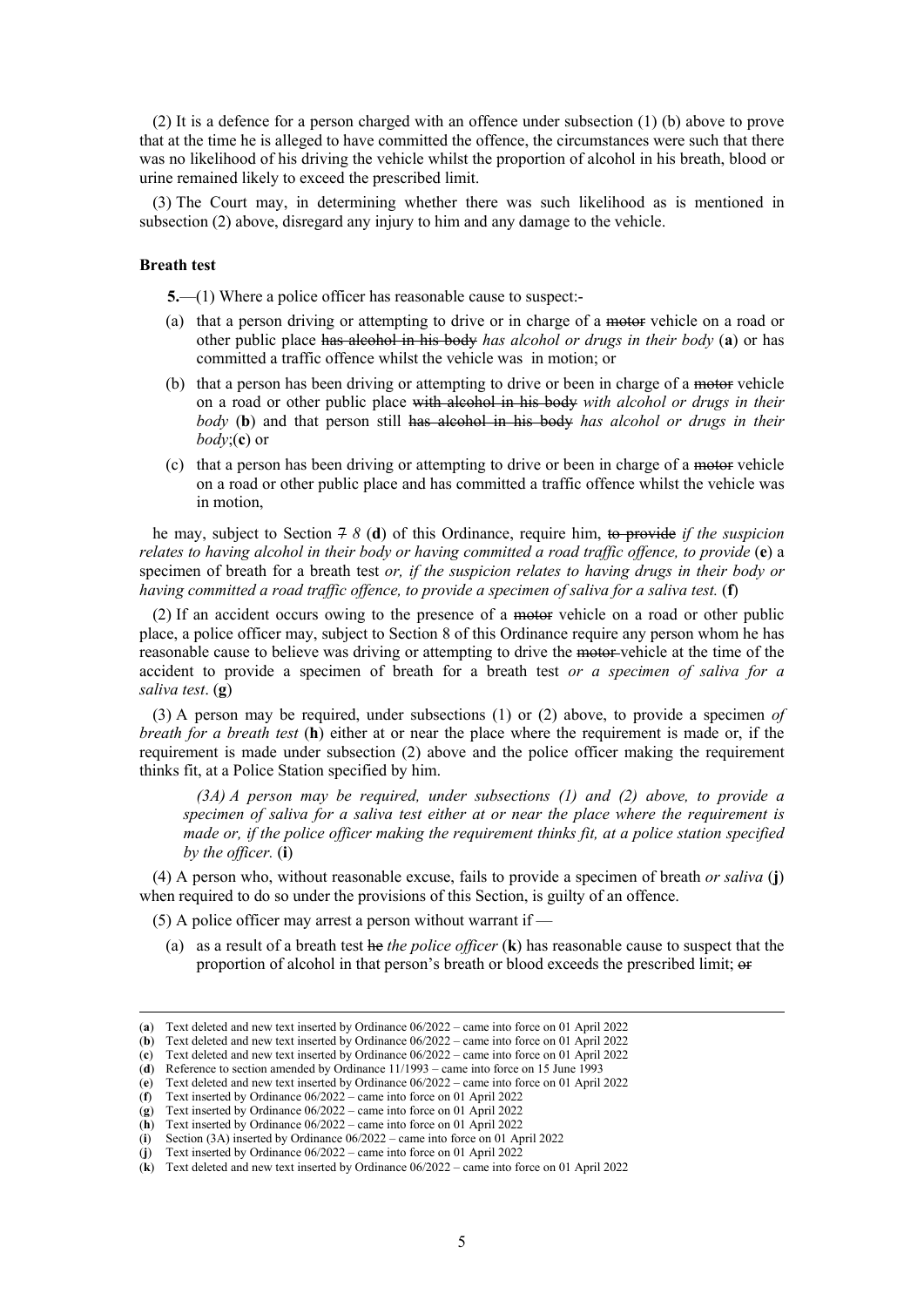- (aa) *as a result of saliva test the police officer has reasonable cause to suspect that the person is unfit to drive through drugs,* (**a**)
- (b) that person has failed to provide a specimen of breath for a breath test when required to do so in pursuance of this Section and the police officer has reasonable cause to suspect that he *the person* (**b**) has alcohol in his body, *or*
- (c) *that person has failed to provide a specimen of saliva for a breath test when required to do so in pursuance of this section and the police officer has reasonable cause to suspect that the person has drugs in their body,* (**c**)

but a person shall not be arrested under the provisions of this Section when he is at a hospital as a patient.

(6) *A police officer must, on requiring any person to provide a specimen in pursuance of this section, warn the person that a failure to provide it may render the person liable to prosecution.* **(**d**)** 

#### **Provision of specimens for analysis**

**6.**—(1) In the course of an investigation whether a person has committed an offence under Sections 3 or 4 of this Ordinance, a police officer may, subject to the following provisions of this Section and Section 8 of this Ordinance require him:-

- (a) *if the offence is one of being unfit to drive through drink,*(**e**) to provide two specimens of breath for analysis by means of a device of a type approved by the Administrator; or
- (b) to provide a specimen of blood*, saliva (if the offence is one of being unfit to drive through drugs),* (**f**) or urine for a laboratory test.

(2) A requirement under this Section to provide specimens of breath can only be made at a Police Station.

(3) A requirement under this Section to provide a specimen of blood or urine can only be made at a Police Station or at a hospital and it cannot be made at a Police Station unless:-

- (a) the police officer making the requirement has reasonable cause to believe that for medical reasons a specimen of breath cannot be provided or should not be required; or
- (b) at the time the requirement is made a device or a reliable device of the type mentioned in subsection (1) (a) above is not available at the Police Station or it is then for any other reason not practicable to use such a device there; or
	- *(bb) a device mentioned in subsection (1) (a) above has been used at the police station but the police officer who required the specimens of breath has reasonable cause to believe that the device has not produced a reliable indication of the proportion of alcohol in the breath of the person concerned*. (**g**)
- (c) the suspected offence is one under Section 3 of this Ordinance and the police officer making the requirement has been advised by a medical practitioner that the condition of the person require to provide the specimen might be due to some drug,

but may then be made notwithstanding that the person required to provide the specimen has already provided or been required to provide two specimens of breath.

(4) If the provision of a specimen other than a specimen of breath *of blood or urine* (**h**) may be required in pursuance of this Section, the question whether it is to be a specimen of blood or a specimen of urine shall be decided by the police officer making the requirement, but if the medical

<sup>(</sup>**a**) Paragraph (aa) inserted by Ordinance 06/2022 – came into force on 01 April 2022

<sup>(</sup>**b**) Text deleted and new text inserted by Ordinance 06/2022 – came into force on 01 April 2022

<sup>(</sup>**c**) Paragraph (c) inserted by Ordinance 06/2022 – came into force on 01 April 2022

<sup>(</sup>**d**) Subsection (6) inserted by Ordinance 06/2022 – came into force on 01 April 2022

<sup>(</sup>**e**) Text inserted by Ordinance 06/2022 – came into force on 01 April 2022

<sup>(</sup>**f**) Text inserted by Ordinance 06/2022 – came into force on 01 April 2022 (**g**) Paragraph (bb) inserted by Ordinance 8/1998 – came into force on 02 November 1998

<sup>(</sup>**h**) Text deleted and new text inserted by Ordinance 06/2022 – came into force on 01 April 2022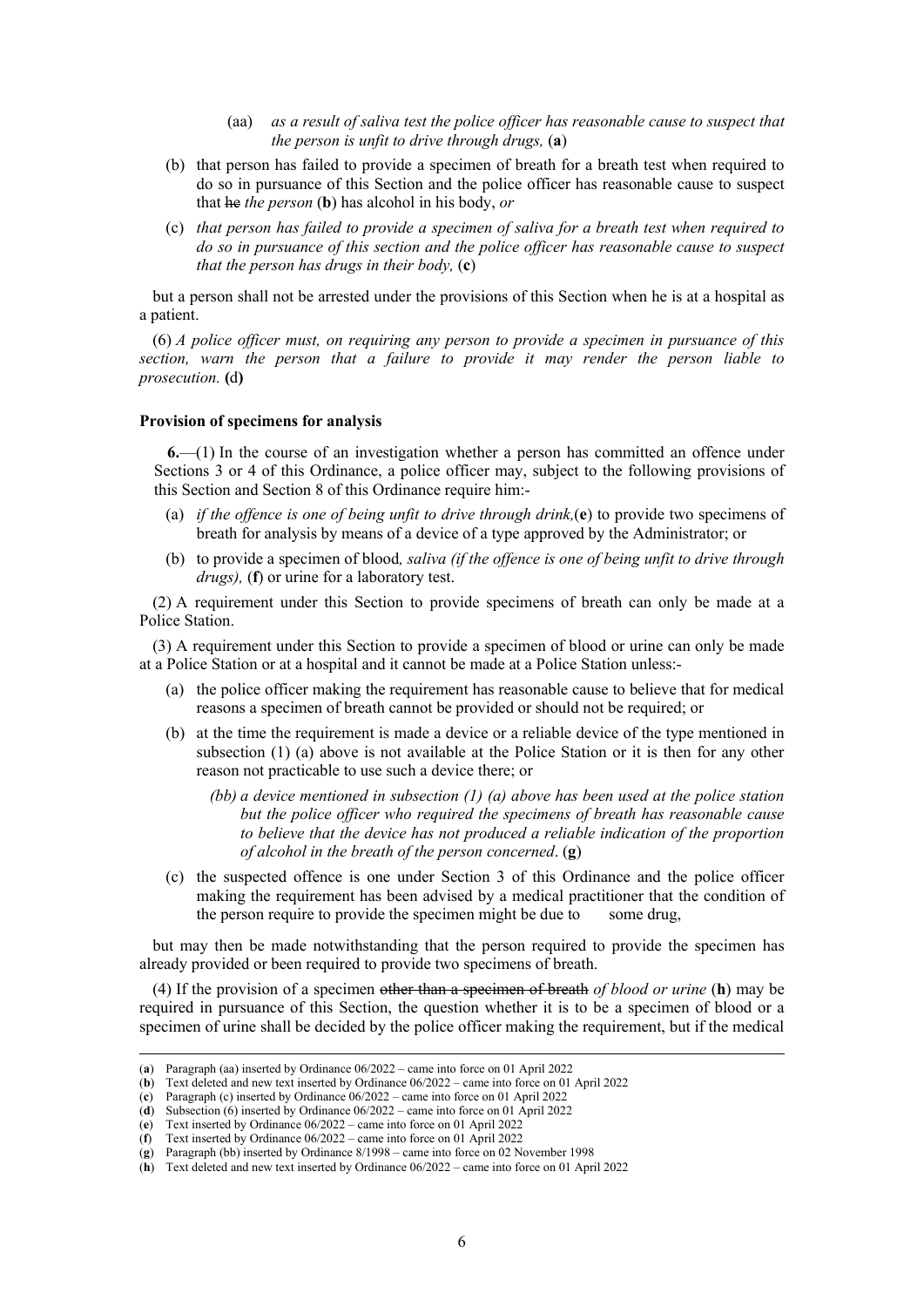practitioner is of the opinion that for medical reasons a specimen of blood cannot or should not be taken the specimen shall be a specimen of urine.

(5) A specimen of urine shall be provided within one hour of the requirement of its provision being made and after the provision of a previous specimen of urine.

(6) A person who, without reasonable excuse, fails to provide a specimen when required to do so in pursuance of this Section, is guilty of an offence.

(7) A police officer must, on requiring any person to provide a specimen in pursuance of this Section, warn him that a failure to provide it may render him liable to prosecution.

### **Choice of breath specimen**

**7.** Of any two specimens of breath provided by any person in pursuance of Section 5 of this Ordinance, that with the lower proportion of alcohol in the breath shall be used and the other shall be disregarded.

#### **Protection of persons under hospital treatment**

**8.**—(1) While a person is at a hospital as a patient, he shall not be required to provide a specimen of breath for a breath test or to provide a specimen for a laboratory test unless the medical practitioner in immediate charge of his case has been notified of the proposal to make the requirement; and

- (a) if the requirement is then made, it shall be for the provision of a specimen at the hospital, but
- (b) if the medical practitioner objects on the grounds specified in subsection (2) below, the requirement shall not be made.

(2) The ground on which the medical practitioner may object is that the requirement of the provision of a specimen or, in the case of a specimen of blood*, saliva* (**a**) or urine the warning required under Section 6(7) of this Ordinance would be prejudicial to the proper care and treatment of the patient.

#### **Detention of persons affected by alcohol or a drug**

**9.**—(1) Subject to subsections (2) and (3) below, a person required to provide a specimen of *saliva,* (**b**) breath, blood or urine, may afterwards be detained at a police station until it appears to the police officer that, were that person then driving or attempting to drive a motor vehicle on a road, he would not be committing an offence— under Sections 3 and 4 of this Ordinance.

- *(a) if the specimen was one of breath, blood or urine, under section 3 or 4 of this Ordinance, or*
- (b) *if the specimen was one of saliva, under section 3 of this Ordinance, to the extent that that section relates to being unfit to drive through drugs.* (**c**)

(2) A person shall not be detained in pursuance of this Section if it appears to a police officer that there is no likelihood of his driving or attempting to drive a motor vehicle whilst his ability to drive properly is impaired or whilst the proportion of alcohol in his breath, blood or urine exceeds the prescribed limit.

(3) A police officer must consult a medical practitioner on any question arising under this Section whether a person's ability to drive properly is or might be impaired through drugs and must act on the medical practitioner's advice.

<sup>(</sup>**a**) Text inserted by Ordinance 06/2022 – came into force on 01 April 2022

<sup>(</sup>**b**) Text inserted by Ordinance 06/2022 – came into force on 01 April 2022

<sup>(</sup>**c**) Text deleted and paragraphs (a) and (b) inserted by Ordinance 06/2022 – came into force on 01 April 2022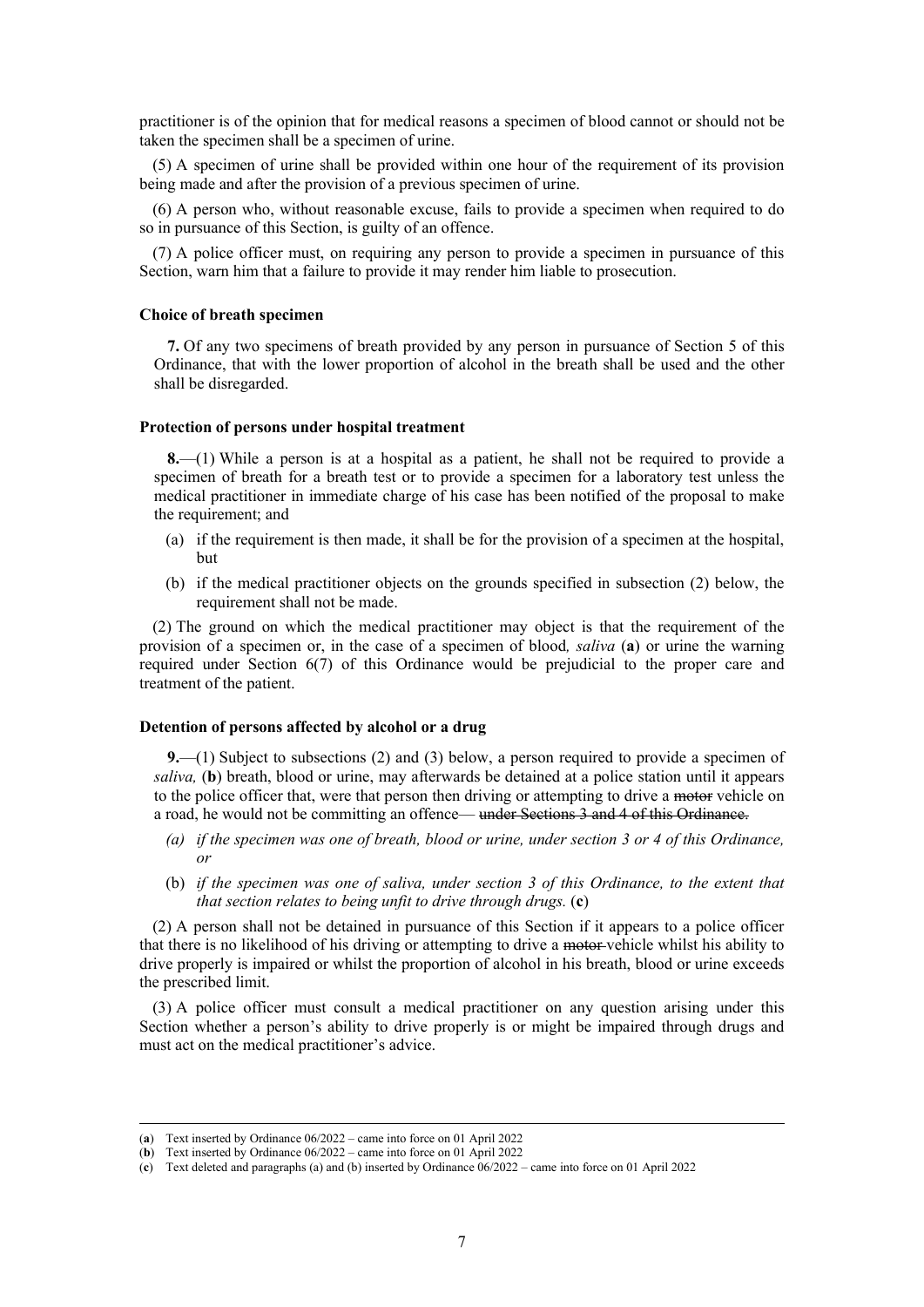#### **Use of specimens in proceedings for offences under Sections 3 and 4**

**10.**—(1) Evidence of the proportion of alcohol or any drug in a specimen of *saliva,*(**a**) breath, blood or urine provided by the accused shall, in all cases, be taken into account and, subject to subsection (2) below, it shall be assumed that the proportion of alcohol in the accused's breath, blood or urine, at the time of the alleged offence was not less than in the specimen.

(2) The assumption in subsection (1) above shall not be made if the accused proves—

- (a) that he consumed alcohol after he has ceased to drive, attempt to drive or be in charge or a motor vehicle on a road and before he provided the specimen; and
- (b) that had he not done so, the proportion of alcohol in his breath, blood or urine would not have exceeded the prescribed limit and if the proceedings are for an offence under Section 3 of the Ordinance, would not have been such as to impair his ability to drive properly.

(3) A specimen of blood shall be disregarded unless it was taken from the accused with his consent by a medical practitioner.

(4) Where, at the time a specimen of *saliva,*(**b**) blood or urine was provided by the accused, he asked to be provided with such a specimen, evidence of the proportion of alcohol or any drug found in the specimen is not admissible on behalf of the prosecution unless:-

- (a) the specimen in which the alcohol or drug was found is one of two parts into which the specimen provided by the accused was divided at the time it was provided; and
- (b) the other part was supplied to the accused or the accused refused to accept the said part.

### **Documentary evidence as to specimens for use in proceedings under Sections 3 and 4**

**11.**—(1) Evidence of the proportion of alcohol or drug in a specimen of *saliva,*(**c**) breath, blood or urine may, subject to subsections (3) and (4) below and to subsection (4) of Section 10 of this Ordinance, be given by the production of a document or documents purporting to be whichever of the following is appropriate, that is to say—

- (a) a statement automatically produced by the device by which the proportion of alcohol in a specimen of breath was measured and a certificate signed by a police officer (which may but need not be contained in the same document as the statement) that the statement relates to a specimen provided by the accused at the date and time shown in the statement; and
- (b) a certificate signed by an authorised analyst as to the proportion of alcohol or any drug found in a specimen of *saliva,* (**d**) blood or urine identified in the certificate.

(2) Subject to subsections (3) and (4) below, evidence that a specimen of blood was taken from the accused with his consent by a medical practitioner may be given by the production of a document purporting to certify that fact and to be signed by a medical practitioner.

(3) Subject to subsection (4) below:

- (a) a document purporting to be such a statement or such a certificate (or both such a statement and such a certificate) as is mentioned in subsection  $(1)(a)$  above, is admissible in evidence on behalf of the prosecution in pursuance of this Section, only if a copy of it either has been handed to the accused when the document was produced or has been served on him not later than seven days before the hearing; and
- (b) any other document is so admissible only if a copy of it has been served on the accused not later than seven days before the hearing.

(4) A document purporting to be a certificate (or so much of a document as purports to be a certificate) is not so admissible if the accused, not later than three days before the hearing or

<sup>(</sup>**a**) Text inserted by Ordinance 06/2022 – came into force on 01 April 2022

<sup>(</sup>**b**) Text inserted by Ordinance 06/2022 – came into force on 01 April 2022

<sup>(</sup>**c**) Text inserted by Ordinance 06/2022 – came into force on 01 April 2022

<sup>(</sup>**d**) Text inserted by Ordinance 06/2022 – came into force on 01 April 2022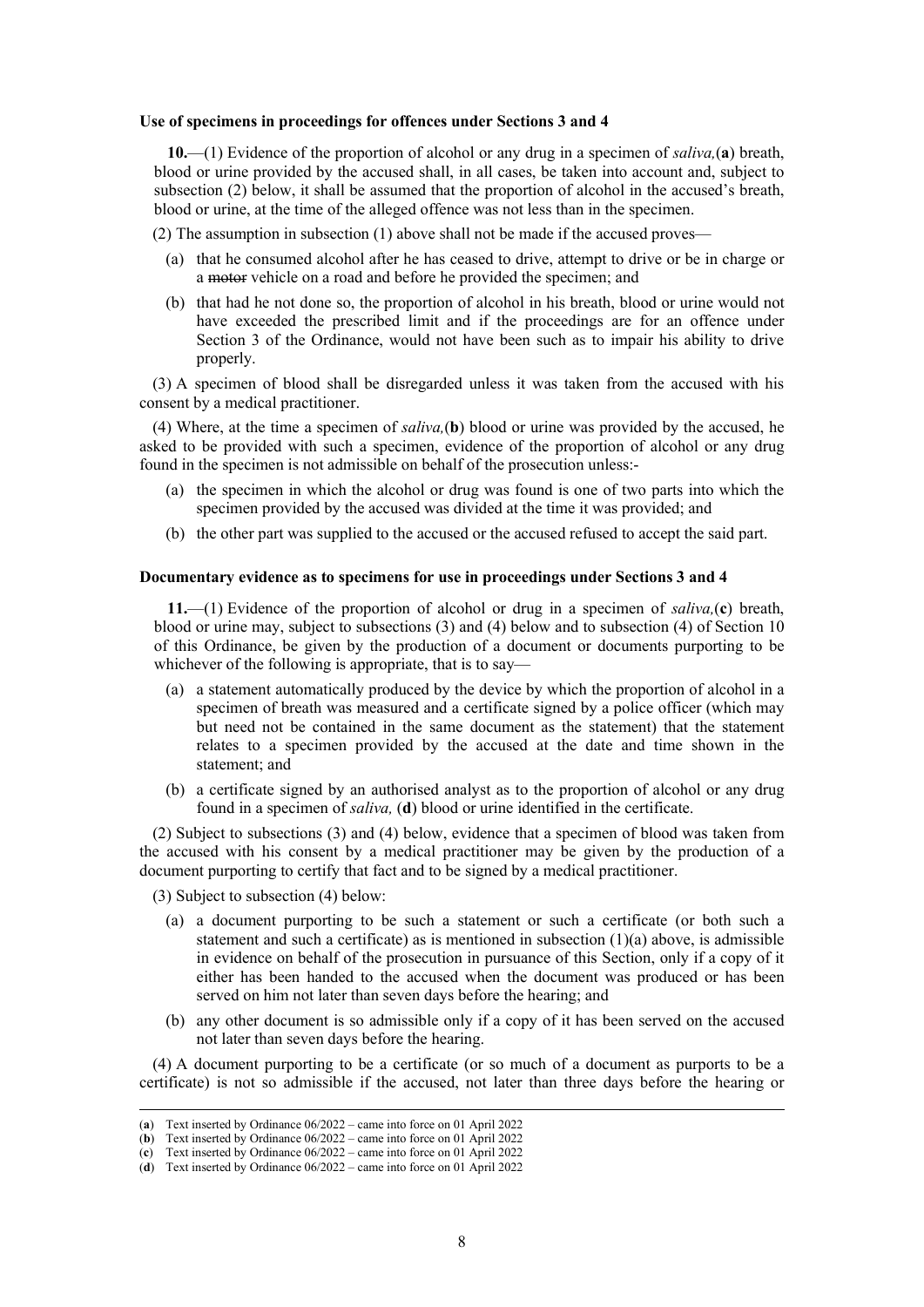within such further time as the court may in special circumstances allow, has served notice on the prosecutor requiring the attendance at the hearing of the person by whom the document purports to be signed.

#### **Offences and penalties**

**12.**—(1) Any person who commits an offence under the provisions of Sections 3, 4 or 5 of (**a**) this Ordinance shall on conviction, be liable to imprisonment for a term not exceeding two years or to a fine not exceeding one thousand pounds  $\epsilon$ *5,000* (**b**) or to both such imprisonment and fine.

(2) Any person convicted of an offence under Sections 3, 4 or 5 of (**c**) this Ordinance *arising from his driving or being in charge of a motor vehicle shall* (**d**), unless the court for special reasons thinks fit to order otherwise, and without prejudice to the power of the court to order a longer period of disqualification, be disqualified for a period of twelve months from the date of the conviction from holding or obtaining a driving licence.

(3) *For the purposes of subsection (2) above, the expression "special reasons" means reasons or circumstances which are, in the opinion of the Court trying the offence, special to the offence or to the offender.* (**e**)

*(4) A person who by virtue of an order of the court under subsection (2) of this section is disqualified from holding or obtaining a licence to drive a vehicle may appeal against the order in the same manner as against a conviction and the Court may, if it thinks fit, pending the appeal, suspend the operation of the order.* 

*(5) Where any person is convicted of an offence contrary to this Ordinance, the Court by which he is convicted may, in any case, and shall when such court has ordered such person to be disqualified from holding a driving licence, order the particulars of such conviction and such disqualification to be endorsed upon the licence of such person.* 

*(6) The Court may, for the purpose of ensuring that an order made under the provisions of subsection (2) of this section is complied with, or for ensuring that any person who has been disqualified from holding or obtaining a licence is prevented from using such licence during the period of such disqualification:-* 

- *(a) direct that any such licence held by such person (other than a licence issued to a Cypriot by a Republican Authority) be surrendered to the Police during he period of such disqualification; or*
- *(b) direct that any licence held by such person be produced to the Court for the purpose of endorsement.*

## *Effect of disqualification* **(f) (g)**

*12A. If any person who has been disqualified from holding or obtaining a driving licence under the provisions of this Ordinance applies for or obtains a driving licence while he is so disqualified, or if any such person while he is disqualified drives a vehicle on a road, that person is guilty of an offence and shall be liable to imprisonment for a term not exceeding six months or, if the Court thinks that having regard to the special circumstances of the case, a fine would be an adequate punishment for the offence, to a fine not exceeding four hundred and fifty pounds, or to both such imprisonment and such fine, and a driving licence obtained by any person disqualified as aforesaid shall be of no effect.*

<sup>(</sup>**a**) Reference to sections deleted by Ordinance 10/1995 – came into force on 06 October 1995

<sup>(</sup>**b**) Fine amended by Ordinance 33/2012 – 01 January 2013

<sup>(</sup>**c**) Reference to sections deleted by Ordinance 10/1995 – came into force on 06 October 1995

<sup>(</sup>**d**) Text inserted by Ordinance 28/1999 – came into force on 22 December 1999

<sup>(</sup>**e**) Subsections (3), (4), (5) & (6) inserted by Ordinance 28/1999 – came into force on 22 December 1999

<sup>(</sup>**f**) Section 12A inserted by Ordinance 28/1999 – came into force on 22 December 1999

<sup>(</sup>**g**) Section 12A repealed and replaced by Ordinance 33/12 – came into force on 01 January 2013